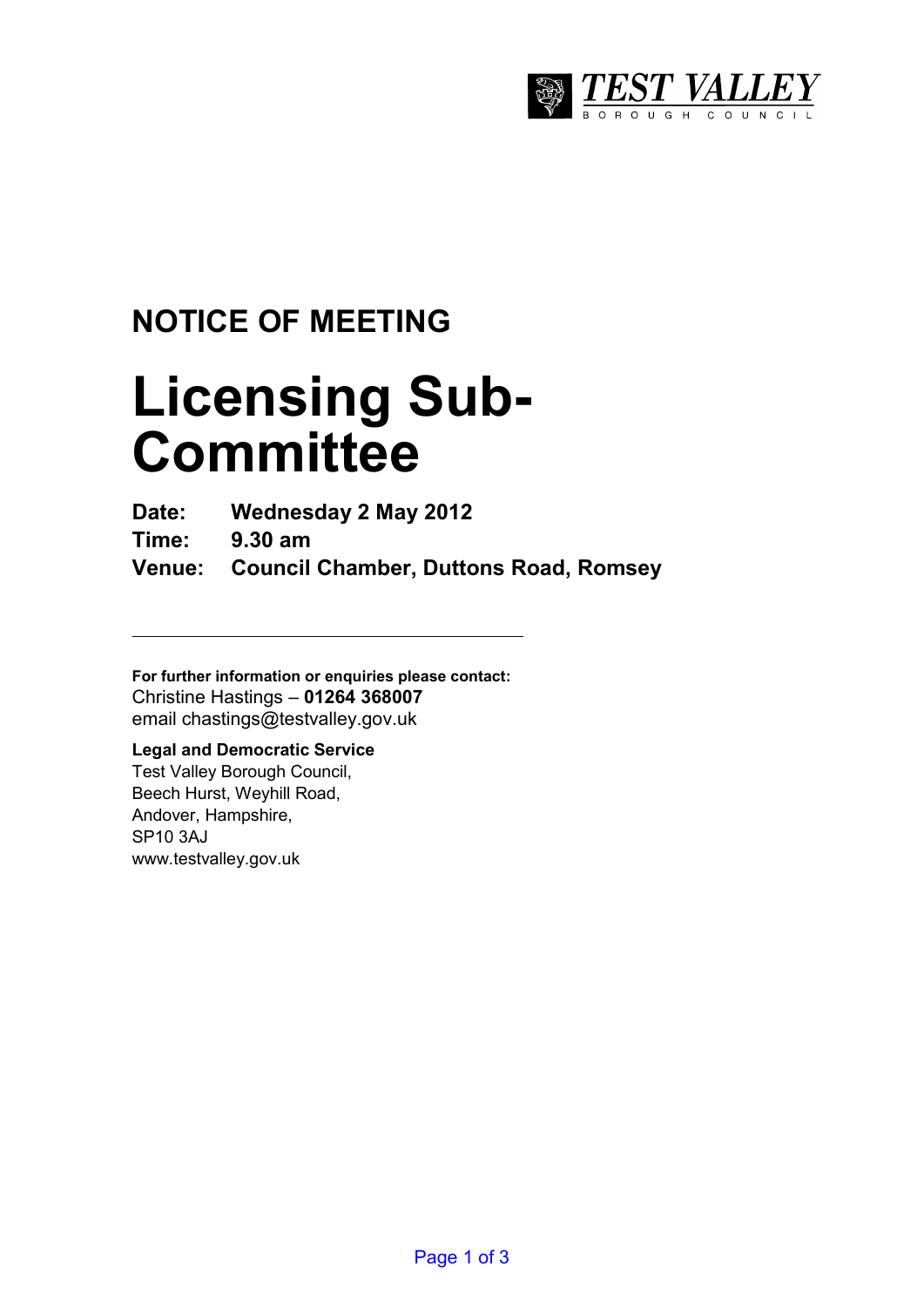#### **Membership of Licensing Sub-Committee**

| <b>MEMBER</b>                | <b>WARD</b> |
|------------------------------|-------------|
| Councillor A Hope            | Over Wallop |
| <b>Councillor N Long</b>     | St.Mary's   |
| <b>Councillor I Richards</b> | Abbey       |

In the event of a member selected becoming unavailable, the Head of Administration is authorised to select a replacement from the membership of the Licensing Committee.

#### **LICENSING SUB-COMMITTEE PROCEDURE NOTES**

Representations have been received about an application under the Licensing Act 2003 and a meeting of the Licensing Sub-Committee will be held, details as above, to determine the application.

Copies of the representations are enclosed with this notice.

The applicant, and those responsible authorities and interested parties that have made representations may attend the meeting. They may be assisted or accompanied by other parties. They may call other persons to appear at the hearing only if they give notice to the licensing authority no later than five working days before the day of the hearing. Hearings are usually heard in public.

The above parties will have the opportunity to address the Sub-Committee and (if given permission by the Sub-Committee) will be able to question any other party.

If any party does not attend, the Sub-Committee may still consider the matter in their absence. If they do not attend, the Sub-Committee will still consider any application or representations that those parties have made.

The hearing will be conducted in accordance with the Licensing Sub-Committee Procedure Rules enclosed with this notice.

You may contact the Licensing Section on 01264 368013 for further advice